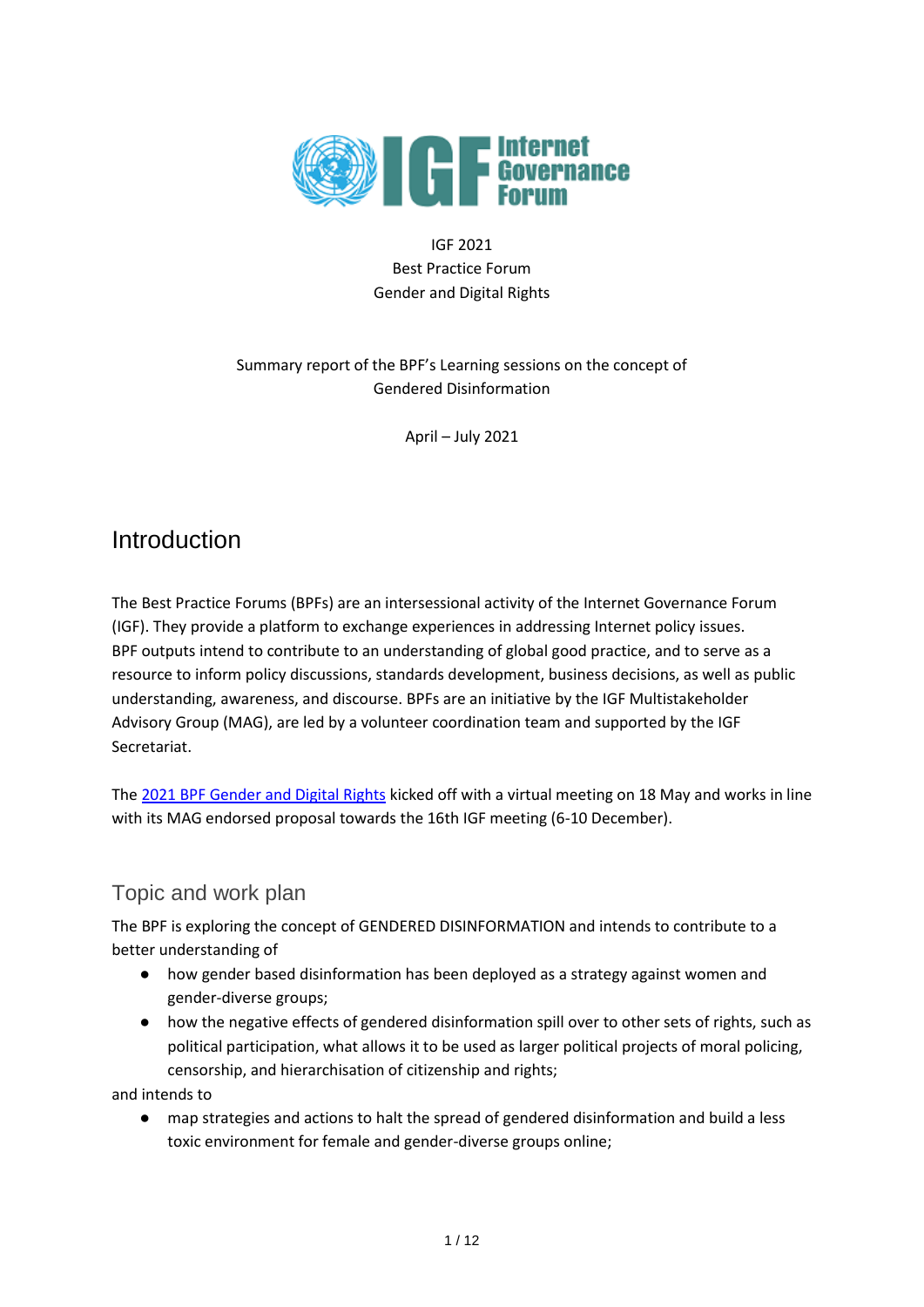● showcase positive initiatives that set the beginning of what can be a longer term multistakeholder dialogue on gendered disinformation.

More details and update on the BPF Gender and Digital Rights [webpage.](https://www.intgovforum.org/multilingual/content/bpf-gender-and-digital-rights)

# Exploring the concept of gendered disinformation - the BPF Learning sessions

Between May and August 2021, the BPF organised a series of learning sessions with experts and stakeholders to explore the concept of gendered disinformation. This report provides a summary to serve as background for the BPF's work in the second half of the year.

### **Overview of the learning sessions**

- Call I Gendered disinformation, a concept under construction.
- Call II Disinformation and Freedom of Expression. Effects of Gendered disinformation on the Journalist community.
- Call III Roundtable discussion. Updates and insights from BPF participants on gendered disinformation.
- Call IV Documenting gendered disinformation facing women leaders. Intersectionality of disinformation.
- Call V Gendered disinformation Impacts and potential roadmaps to solutions.

#### **Summaries of the learning sessions**

### Call I - **Gendered disinformation, a concept under construction**

Recording: [Call I,](https://intgovforum.zoom.us/rec/share/LUzCY2xk76ENMDW9BOXCh3PTHEv5pvLblktko3zuZr00yt1X4H33OKQtB-n50BFf.46EcXf01BVGf5a_u?startTime=1621344402000) code +ZW6kGwe, [slides](https://www.intgovforum.org/multilingual/filedepot_download/3405/2549)

#### *Invited expert:*

*Debora Albu, Program Coordinator & Researcher, BPF co-facilitator*

- Gender, despite being discussed for decades, as well as disinformation are concepts under construction. As a result, exploring a concept that combines both is complex.
- Disinformation differentiates from misinformation, as it has a deliberate intent to misinform and an objective to harm. It's important to consider its negative impact on democracies and politics as a whole.
- Disinformation campaigns disproportionately target people based on gender and reinforce gender stereotypes. It's a two-layered issue that has a target (who) and content (message) component.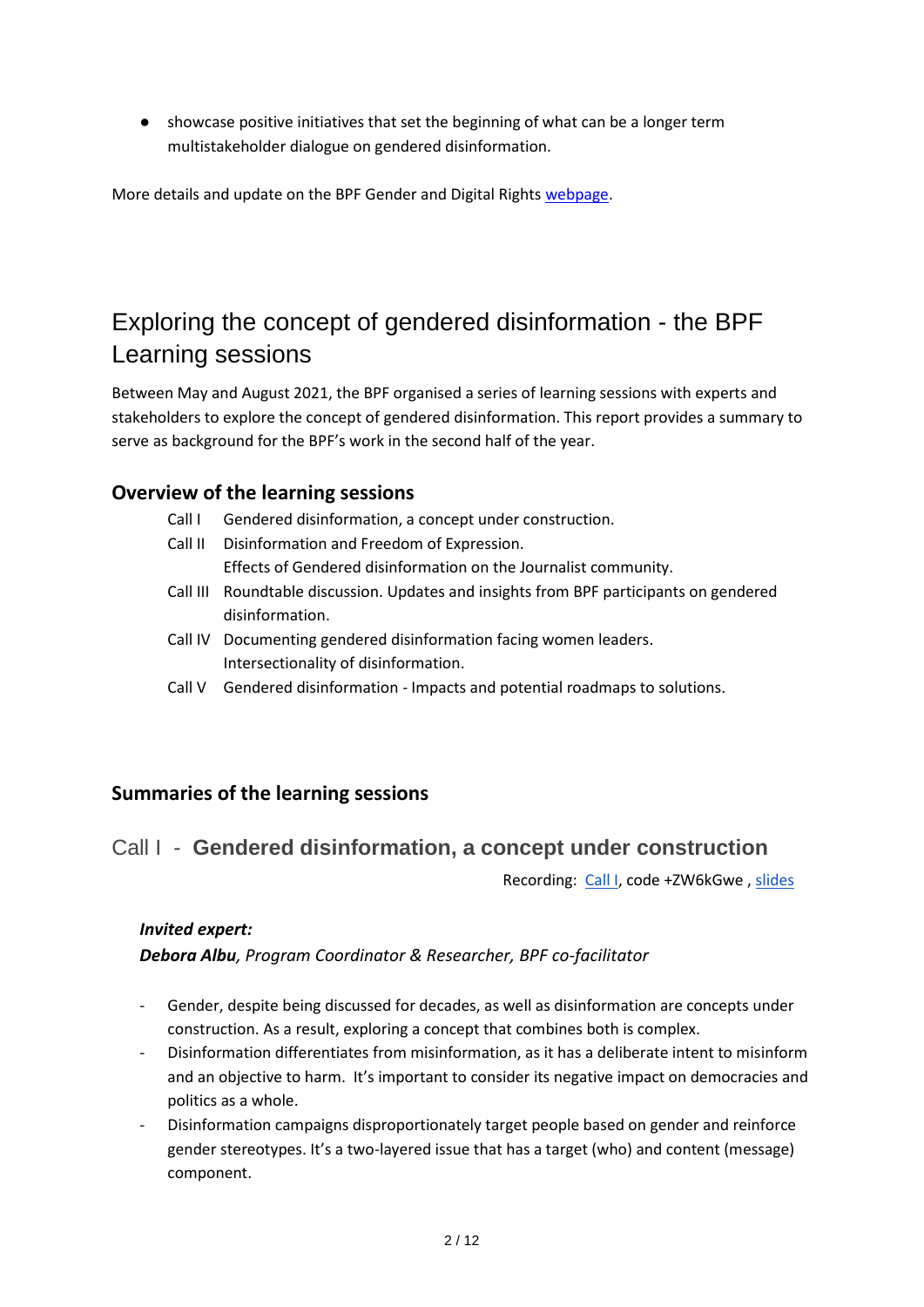- Gendered disinformation is being developed in literature as an umbrella concept, covering other types of disinformation, such as misogynistic disinformation.
- Gendered disinformation entails amongst other: misogynistic comments that reinforce gender stereotypes, sexualisation and diffusion of graphic contents, online harassment, cyberattacks, weaponizing of online spaces to exclude women and gender diverse groups.
- Disinformation campaigns are usually against women and gender diverse people in public positions (politicians, journalists, leaders); or targeted against gender equality issues (e.g. sexual and reproductive rights).
- The main effects of gendered disinformation on women and gender diverse groups are perpetuating inequality, undermining credibility in occupying positions of power, discouraging participation in the public debate, silencing, and may have 'offline effects' such as fear for physical safety.
- Where to draw the line between gendered disinformation and hate speech, gendered disinformation and gender based online violence ?
- An intersectional approach is needed to get to a further understanding of the issue and take into account other dimensions of identity (such as race, class, theritory, sexuality).

#### *BPF Discussion Call I*

- How does gendered disinformation and hate speech intersect, and can (or how can) addressing gendered disinformation benefit from the established body of protections and measures relating to online hate speech ?
- Depending on the type of perpetrators and level of coordination, gendered disinformation will have different implications.
- Looking at disinformation attacks against those reporting on gender disinformation or gender issues (including journalists), and its effect on other bodies and people should be included to get the bigger picture.

### *Call II -* **Disinformation and Freedom of Expression**

Recording[: Call II,](https://intgovforum.zoom.us/rec/share/wKrNu0QFG27vA5eyEkHHfVtxnXkipqo6akmkCeAo_2HeLN8nzREeYBHQ4WjKooNJ.RQDGzLVDRkv3hX0j) code D@&3.sW4, [slides](https://www.intgovforum.org/multilingual/filedepot_download/3405/2560)

#### *Invited expert:*

*Marwa Azelmat, Women's Rights Policy Advocacy Lead, Association for Progressive Communications, [https://www.apc.org](https://www.apc.org/)*

- Robust access to public information systems, a plural, accessible and diverse media context, availability of independent and qualified journalism, and safety to express ideas are all necessary elements of a healthy information system.
- Disinformation should be understood beyond electoral narratives.
- Disinformation is particularly dangerous because it is frequently organised, well resourced and enforced by automated technology.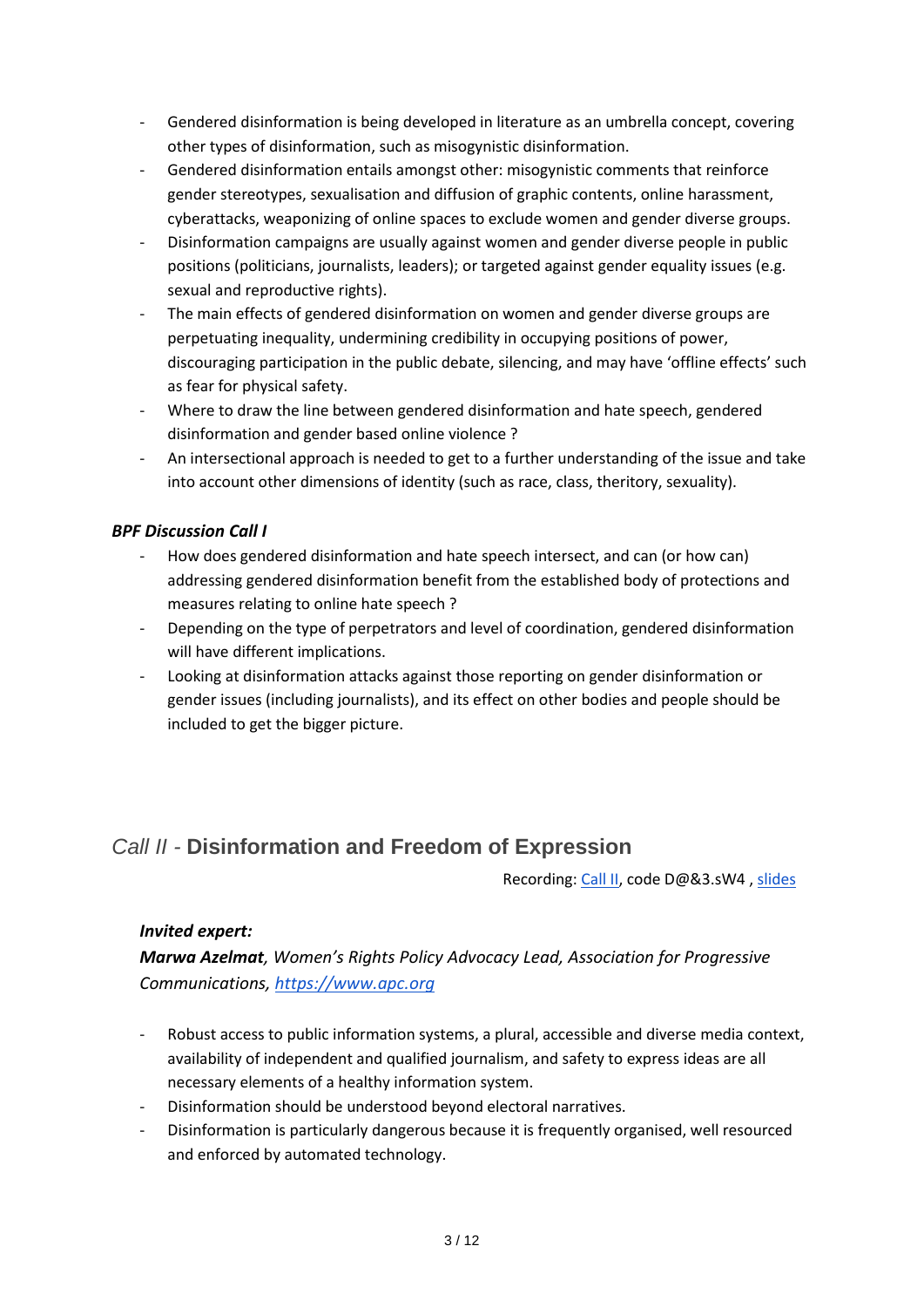- Disinformation and gendered disinformation are particularly targeted against vulnerable and marginalised groups, including minorities and migrant populations, with a dangerous impact, especially for women and people of diverse gender and sexuality.
- Disinformation campaigns can be categorised by the underlying intentions: foreign influence (e.g. by foreign actors), political (e.g. to push an agenda or undermine adversaries), lucrative (e.g. to gain profit), issue based (e.g. serving an ideology or financial goal).
- Gendered disinformation can be considered as a weaponization of online gender based violence.
- Gendered disinformation campaigns are distinct from hate speech and stigmatisation, which is important for social media and content moderation policies.
- There are examples of disinformation campaigns against rights defenders, activists and their causes that have escalated to criminalisation.
- Growing professionalisation of the disinformation sector into a lucrative global business, with campaigns planned and executed by specialised brokers (so called 'black PR firms') hired by politicians, parties, governments and other clients, to target journalists, human rights defenders, and opposition voices.
- These types of professional campaigns remain often under the radar of content moderation policies and are difficult to escalate to social media companies.
- **Links and background in formation**:
	- APC's research paper on Disinformation and Freedom of Expression [https://www.apc.org/sites/default/files/APCSubmissionDisinformationFebruary](https://www.apc.org/sites/default/files/APCSubmissionDisinformationFebruary2021.pdf) [2021.pdf](https://www.apc.org/sites/default/files/APCSubmissionDisinformationFebruary2021.pdf) .
	- …

### **Effects of gendered disinformation on the journalist community**

#### *Invited expert:*

*Dr. Courtney Radsch, independent tech policy advisor and strategic advocacy consultant, International Women's Media Foundation, Global Forum for Media Development, ARTICLE19, [www.mediatedspeech.com](http://www.mediatedspeech.com/) ; MAG member*

- The rhetoric around fake news has increasingly translated into legislation and regulation that, purportedly designed to reduce misinformation and disinformation, but is used to weaponize the ability to restrict independent and critical journalism. (evidence around the world of disinformation campaigns and the use of such 'anti fake news' laws against critical journalists investigating the government's covid-19 response.)
- Disinformation and online harassment that targets journalists and media organizations, and undermines, drowns out and delegitimizes real news is an increasingly common strategy in political systems in all kinds, from democratic to authoritarian contexts.
- Online harassment and disinformation campaigns overwhelmingly target women and minority journalists, especially those with intersectional identities, and have become a quotidian part of their professional experience.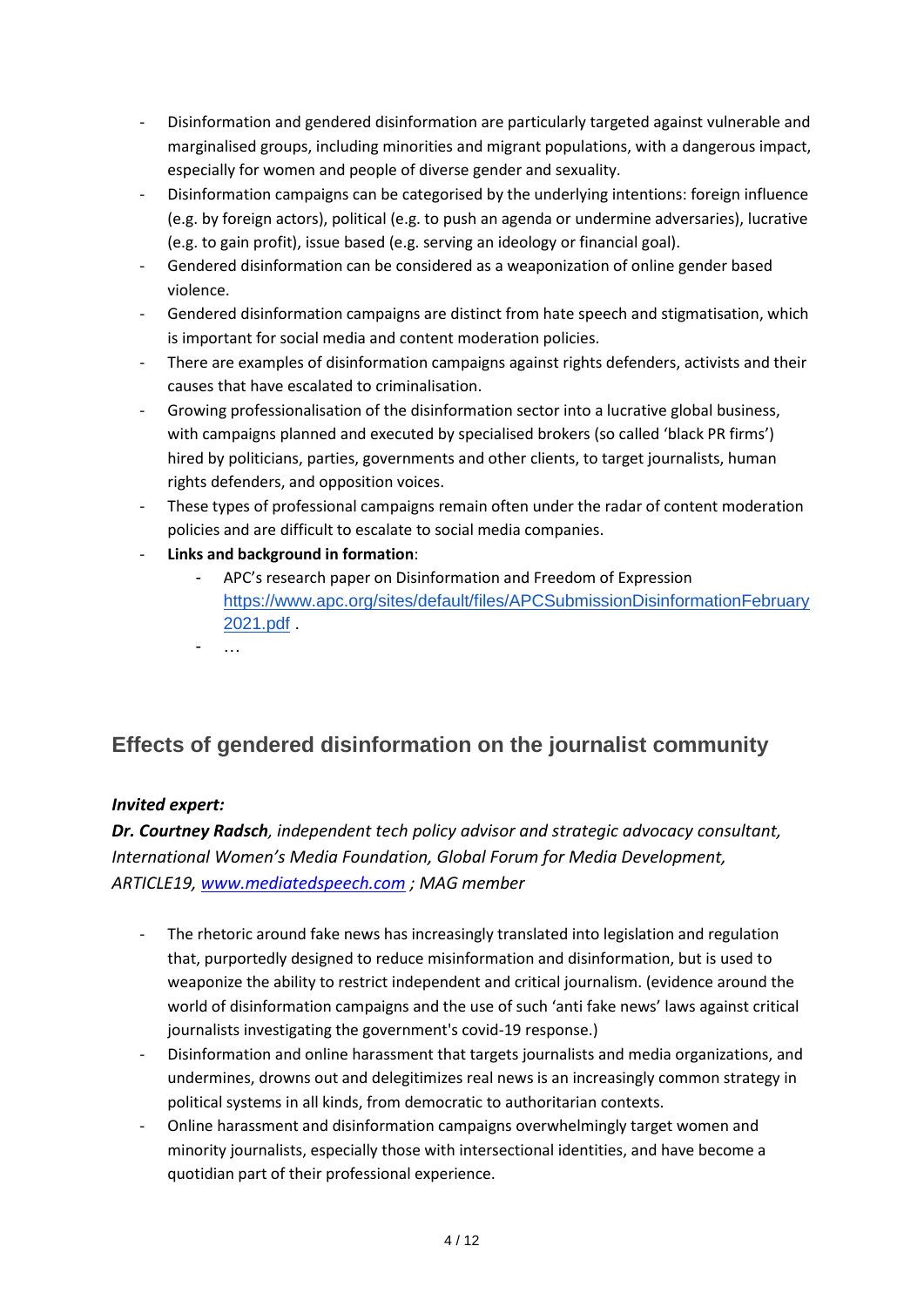- Attempts to silence critics and manipulate public opinion by targeting journalists and media outlets undermines the sustainability of independent journalism.
- Journalism occupies a distinct place in the media and is critical to the public's access to information and belief in the truth of information.
- Journalists reporting on disinformation operations often become themselves the target of coordinated campaigns.
- Online campaigns deployed against journalists and independent news outlets typically are a combination of tactics, which can be divided in six categories: abuse, threats, exposure, smearing, exclusion, disinformation.
- Closed private groups on social media and private messaging apps are being used to discuss and coordinate the messaging that then proliferates across the public web.
- What counts as exposure can differ from country and context.
- Online violence has led to offline violence and even murder of journalists.
- Increasing sophistication and reduction in costs of manipulating e.g., deep fake video and audio, makes it virtually impossible for an average user, reader, or citizen to distinguish between what is real/accurate and fabricated.
- Studies show that fake news travels faster on online networks and risks to drown out accurate journalism.
- Questions: who's the perpetrator? what's the context? is an attack beat endemic or context specific? what are the nature of the threats? what can platforms do?
- Platforms have a responsibility to come up with ways to combat online harassment against journalists and human rights defenders (including what's the impact of the design of the platform, terms of services, etc.?)
- Journalism as fundamental pillar of democracy, and a way for citizens to hold their government accountable is at risk.
- **Links and background information**:
	- "[Press Freedom in an Age of Information Warfare](https://www.youtube.com/watch?v=VhClDdO9s54)" <https://www.youtube.com/watch?v=VhClDdO9s54>
	- [https://onlineviolenceresponsehub.org](https://onlineviolenceresponsehub.org/)
	- <https://iwmf.org/programs/online-harassment>

#### *BPF Discussion call II*

- What would be effective ways for platforms to address these issues and better protect human rights online, including female journalists? (self-regulation?, regulation & enforcement?, other means?)
- Research is needed to learn about the impact and effectiveness of types of tools individual networks have rolled out. Platforms to agree to collect and share data with researchers.
- Many current solutions put the onus onto the individual (e.g., mute or unfriend button). Platforms need to make it easier to collect documentation of online harassment, without requiring documenting every interaction.
- Changes to the platforms' terms of service may be considered (e.g. prohibit the sale of influence, anonymous groups, prohibit and track owners behind large numbers of accounts, etc.)
- Effort needed to enforce existing legal frameworks and protections online.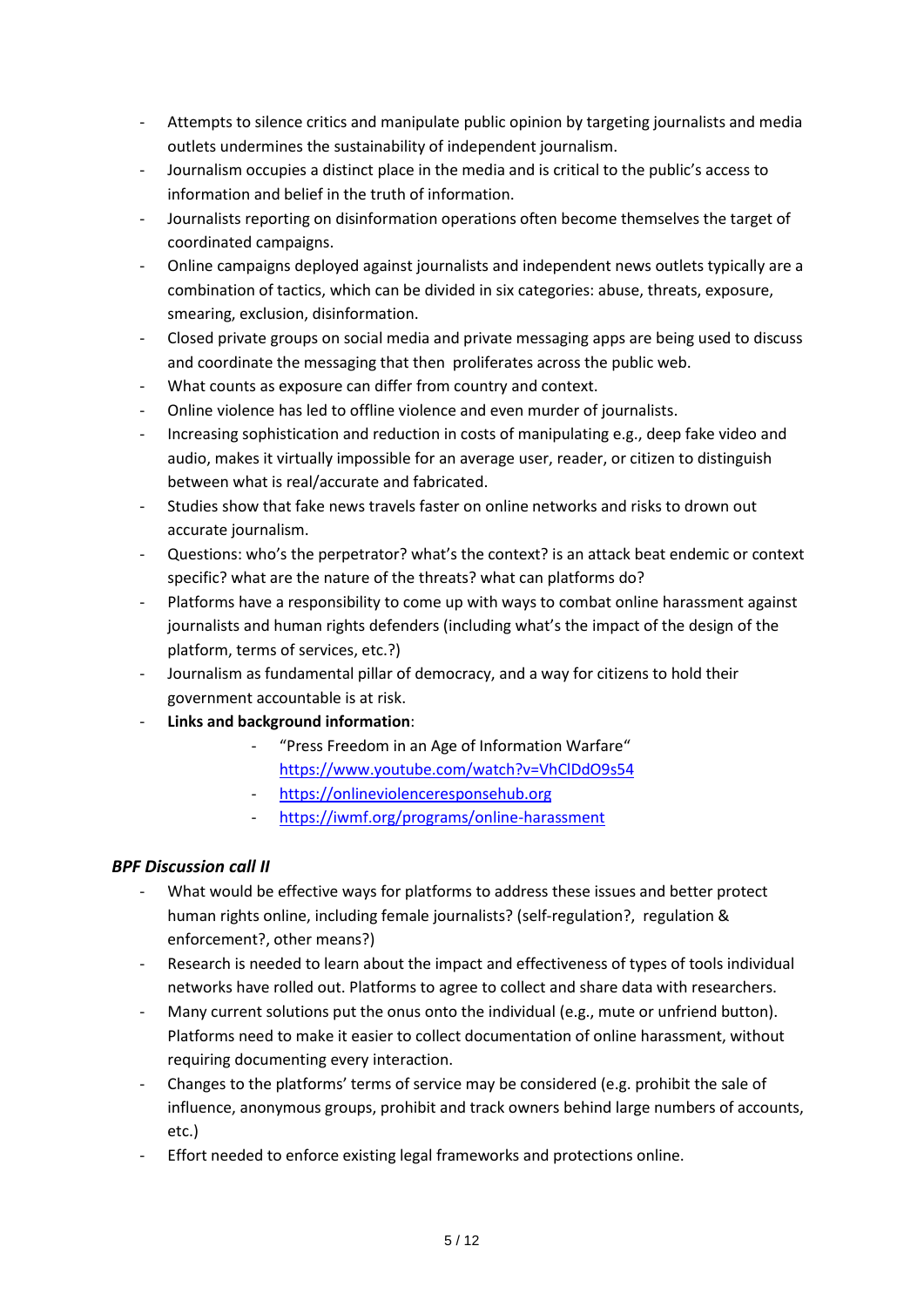- BPF / IGF could help to make the linkage between platform governance & big tech, (gendered) disinformation, and the threat to freedom of expression. This would provide a new entrance point for different mandate holders that are struggling to effectively tackle disinformation from a governance perspective.

## *Call III -* **Roundtable discussion. Updates and insights from BPF participants on gendered disinformation**

Recording[: Call III,](https://intgovforum.zoom.us/rec/share/Np2CkrhujZKoaE1yn7u6L0aSTK2bvAWJqYAt_whoCrvcC44L5uFjbuSsJi3wj1cv.jTzzcvVZuIxP2woy?startTime=1624628489000) code uaQ6pNR# , [slides](https://www.intgovforum.org/multilingual/filedepot_download/3405/2592)

#### *BPF Roundtable Discussion*

- In some places, especially in rural areas, women can be targets of disinformation offline when for example they are portrayed in their community as 'loose women' because they have a smartphone and spend time online.
- Misquoting female journalists is a known tactic and has led to more severe actions with on and offline impact (including fake pornographic videos, police restrain orders)
- Doxing has taken new forms, e.g., with social media handles, and often comes alone as part of a broader online campaign.
- Code, software, and algorithms affect how different communities find themselves online. Algorithms used in applications and dating platforms don't necessarily match or are helpful in creating a safer and healthier space for intimacy and relationships for women, different sexualities and different gender identifying folk.
- Gendered disinformation can result in the exclusion of queer and gender diverse people from online spaces where they don't feel safe and, instead have them look for niches.
- Sexual and reproductive rights play an important role in gendered disinformation and can escalate to serious threats and risks to a woman's integrity.
- Should, apart from looking at the narrative addressed to women, the analysis of gendered disinformation also includes disinformation around the gender perspective, for example when trolls or fake accounts are used to infiltrate in feminist groups with the intention to spread and advocate certain narratives or perspectives?
- Techniques used progress and evolve, what makes it harder to recognise (including for platforms to take actions).
- Groups and content are traveling to new platforms, which are sometimes out of reach of any oversight.
- Is there an intersection in research between gendered disinformation, children's safety online, children and education, including sex and intimacy education at a younger age?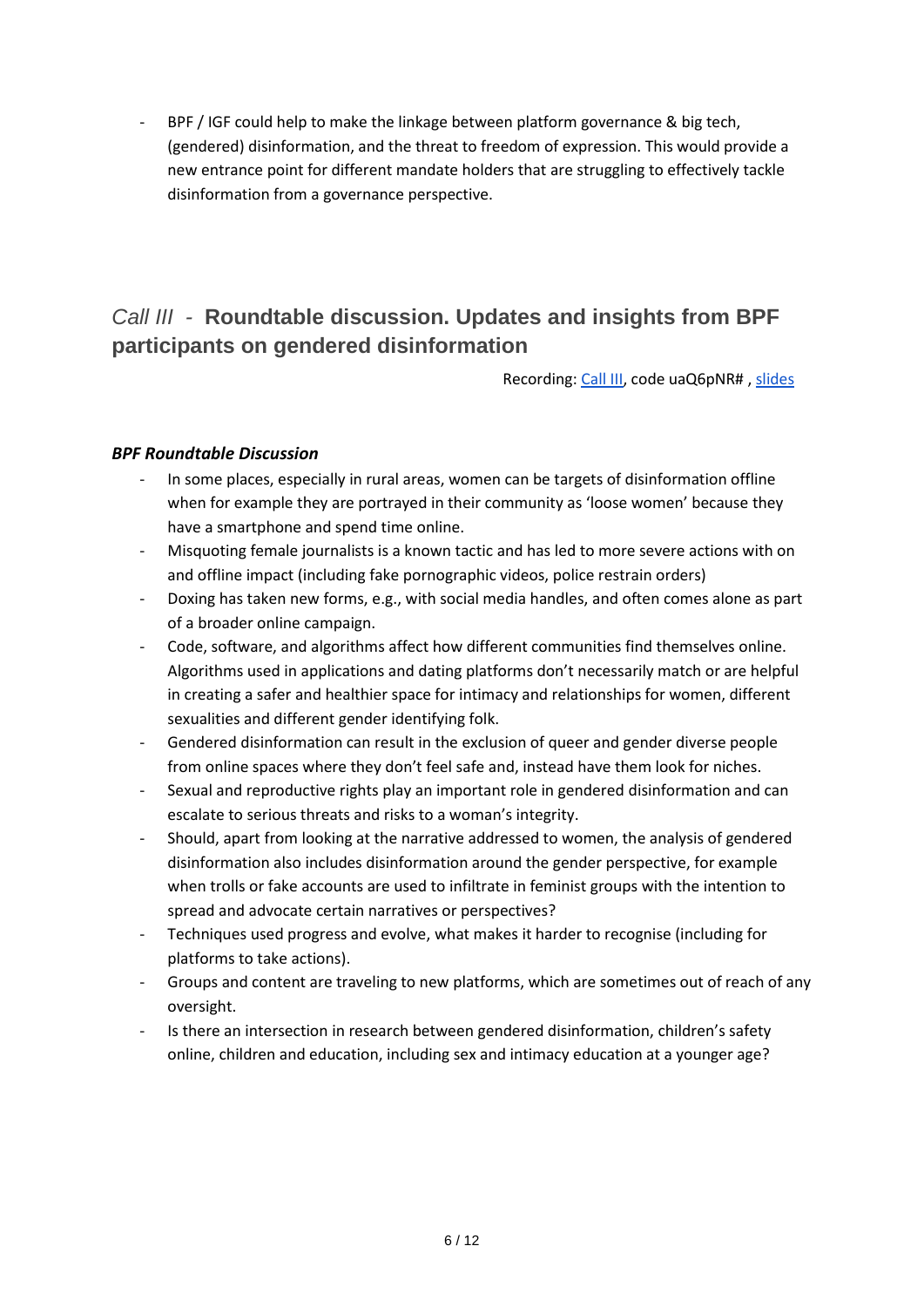## *Call IV -* **Documenting gendered disinformation facing women leaders**

Recording[: Call IV,](https://intgovforum.zoom.us/rec/play/qADdRwtadbr3l8hvHpZe-c8TML355LzPx7hCcr6SLVe62UpU9TWkRf7wR-ClCXbKrvWJJVTWu4peXEu4.vpfYav5MGE-oKoqb) code \$05cmhbK[, agenda](https://www.intgovforum.org/multilingual/filedepot_download/3405/2605)

#### *Invited expert:*

*Kristina Wilfore, Co-founder, #ShePersisted Global, [https://www.she-persisted.org](https://www.she-persisted.org/)* 

- Prevalence of online violence against women is global, and life online during COVID worsened the situation.
- Definition gendered disinformation used: *Nature and target:* the spread of deceptive or inaccurate information and images against *women* political leaders, journalists and female public figures, following story lines that often draw on misogyny, as well as gender stereotypes around the role of women. *Motivation:* Designed to alter public perception of female politicians' track records for immediate political gain, as well as to encourage women seeking political careers.
- Gendered disinformation is a combination of sexism and misogyny, disinformation, and online violence.
- Empirical evidence shows increasing prevalence, but more tracking of women's experience online is needed.
- Attack lines: Leadership bias (attacks portraying women as untrustworthy, unqualified, unlikable, emotional, are obstacles to enter office); sexualized attacks; character attacks (attacks against women are more likely to focus on character and not include facts).
- '96% of all existing deep fakes circulating online feature women in acts of nonconsensual pornography'
- Difficult to identify the source of deep fakes or to demonstrate that they are part of larger influence operations.
- The responsibility for responding should not be a burden put on the targets or victims.
- Ultimate goal of silencing women is an erosion of democracy. Authoritarian leaders used gendered disinformation to silence women and undermine the participation of citizens in democracy.
- There's a weaponization of gendered disinformation that serves multiple goals and reaches much further than individual men harassing individual women.
- New taxonomies are developed and used in attacks aimed at women online, for example the creation of the term "presstitute" - a combination of press and prostitute.
- Social media networks are more likely to ignore gendered disinformation campaigns in countries where there is no risk PR risk for the company
- Hate and abuse online risks becoming normalized because there are no adequate systems in place to push back.
- The role of digital platforms is often left out of discussions about violence against women online.
- Digital platform tools and algorithms reward and amplify hate for profit. As such social media platforms provide the bad actors with the tools to undermine women and democracy. (Building audience, provide a megaphone to amplify, raise money, radicalise, organise …)
- A more effective push back focused on the digital platforms is needed.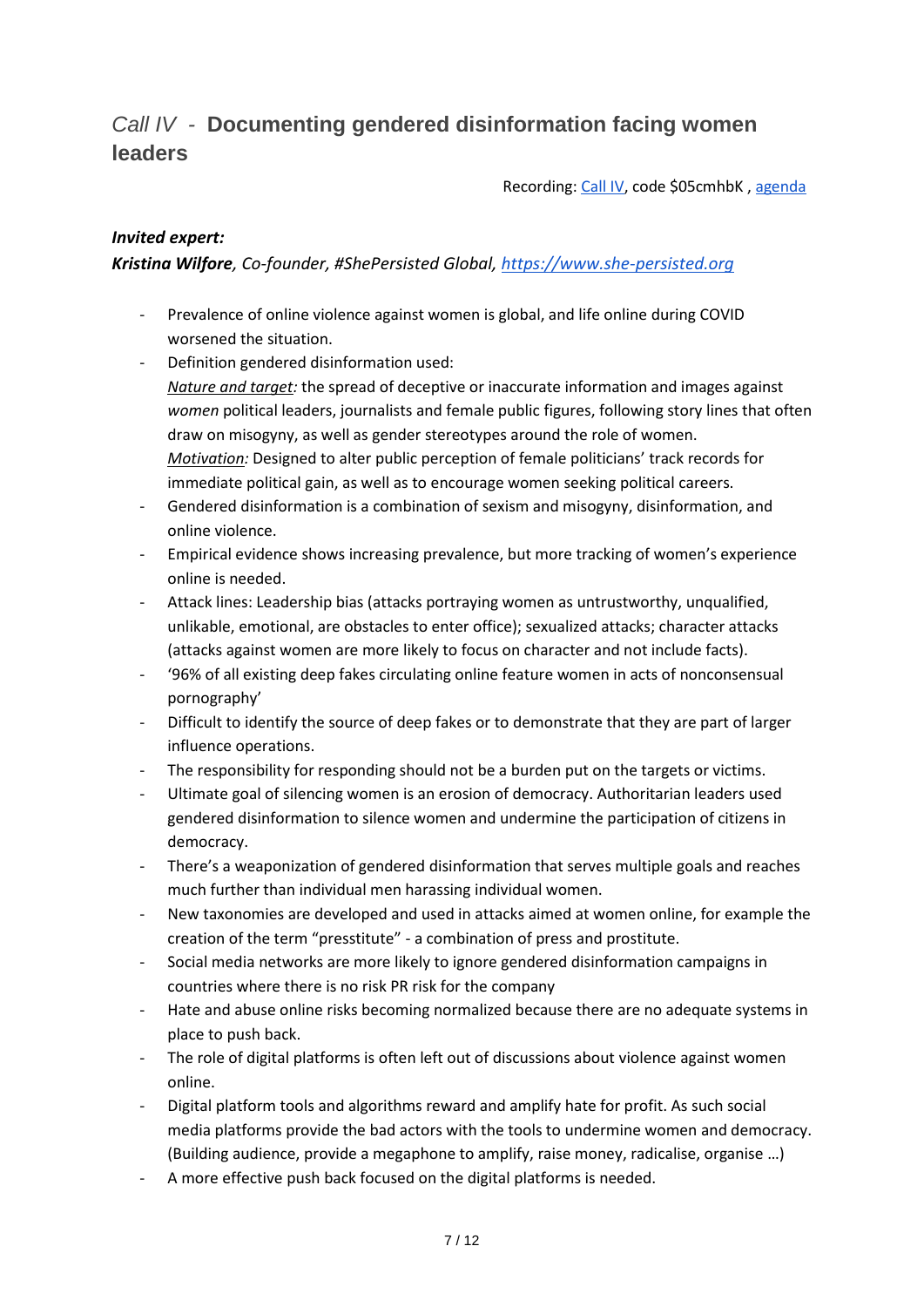- Initiatives that solely focus on improving the reporting system shift the burden to women and often miss the mark because restrictions remain unenforced due to a lack of accountability. Notice and take down models fail to address the systemic nature of online abuse.
- Social media platforms should focus on implementing their existing terms of service and responding in a more targeted way to threats, by: quickly removing posts;
	- eliminating malicious hate speech;
	- removing accounts that repeatedly violate terms of service;
	- Moving manipulated images or videos misrepresenting women public figures;
	- Removing actors engaged in coordinated inauthentic behaviour;
	- Reducing the distribution of content rated false (including gendered disinformation).
- An international framework is recommended to bring together researchers, lawmakers, regulators, to focus on harm and avoid gender blind recommendations for addressing disinformation. Media / digital literacy and fact checking cannot represent a viable solution to gendered disinformation. Instead one needs to focus on the algorithms and tools that make hate and misogyny profitable for the social networks' business model. Governments should lean into a duty of care model that avoids controversy around what to do with legal or illegal content debates.
- Considerations of free speech and the consequently status quo forces women to limit their freedom of expression, self-censor, or disengage.
- **Links and background information**:
	- Ms. Magazine[,Holding Big Tech Accountable for Online Violence Against Women and](https://msmagazine.com/2021/07/15/big-tech-online-violence-against-women-misinformation-gender-facebook/)  [Gendered Disinformation](https://msmagazine.com/2021/07/15/big-tech-online-violence-against-women-misinformation-gender-facebook/) [https://msmagazine.com/2021/07/15/big-tech-online](https://msmagazine.com/2021/07/15/big-tech-online-violence-against-women-misinformation-gender-facebook/)[violence-against-women-misinformation-gender-facebook/](https://msmagazine.com/2021/07/15/big-tech-online-violence-against-women-misinformation-gender-facebook/)
	- Brookings Institute: [Gendered disinformation is a national security problem](https://www.brookings.edu/techstream/gendered-disinformation-is-a-national-security-problem/)  [https://www.brookings.edu/techstream/gendered-disinformation-is-a-national](https://www.brookings.edu/techstream/gendered-disinformation-is-a-national-security-problem/)[security-problem/](https://www.brookings.edu/techstream/gendered-disinformation-is-a-national-security-problem/)
	- Reporting in an Era of Disinformation Fairness Guide for Covering Women and [People of Color Without Bias](https://weareuv.us/2020guide) <https://weareuv.us/2020guide>
	- Additional resources o[n #ShePersisted](https://www.she-persisted.org/) <https://www.she-persisted.org/>
	- Lawmakers Letter to Facebook Demanding it Stop the Spread of Gendered [Disinformation and Misogynistic Attacks Against Women Leaders](https://speier.house.gov/press-releases?ID=89435C88-5DC7-49C8-9B1A-D5300408F604) [https://speier.house.gov/press-releases?ID=89435C88-5DC7-49C8-9B1A-](https://speier.house.gov/press-releases?ID=89435C88-5DC7-49C8-9B1A-D5300408F604)[D5300408F604](https://speier.house.gov/press-releases?ID=89435C88-5DC7-49C8-9B1A-D5300408F604)
	- [NYT: Fake Nudes and Real Threats: How Online Abuse Holds Back Women in Politics](https://www.nytimes.com/2021/06/03/us/disinformation-online-attacks-female-politicians.html) [https://www.nytimes.com/2021/06/03/us/disinformation-online-attacks-female](https://www.nytimes.com/2021/06/03/us/disinformation-online-attacks-female-politicians.html)[politicians.html](https://www.nytimes.com/2021/06/03/us/disinformation-online-attacks-female-politicians.html)
	- [Canadian Women Leader' Digital Defense Initiative White Paper on Ge](https://issuu.com/migsinstitute/docs/whitepaper_final_version.docx)ndered [Disinformation in Canada](https://issuu.com/migsinstitute/docs/whitepaper_final_version.docx) [https://issuu.com/migsinstitute/docs/whitepaper\\_final\\_version.docx](https://issuu.com/migsinstitute/docs/whitepaper_final_version.docx)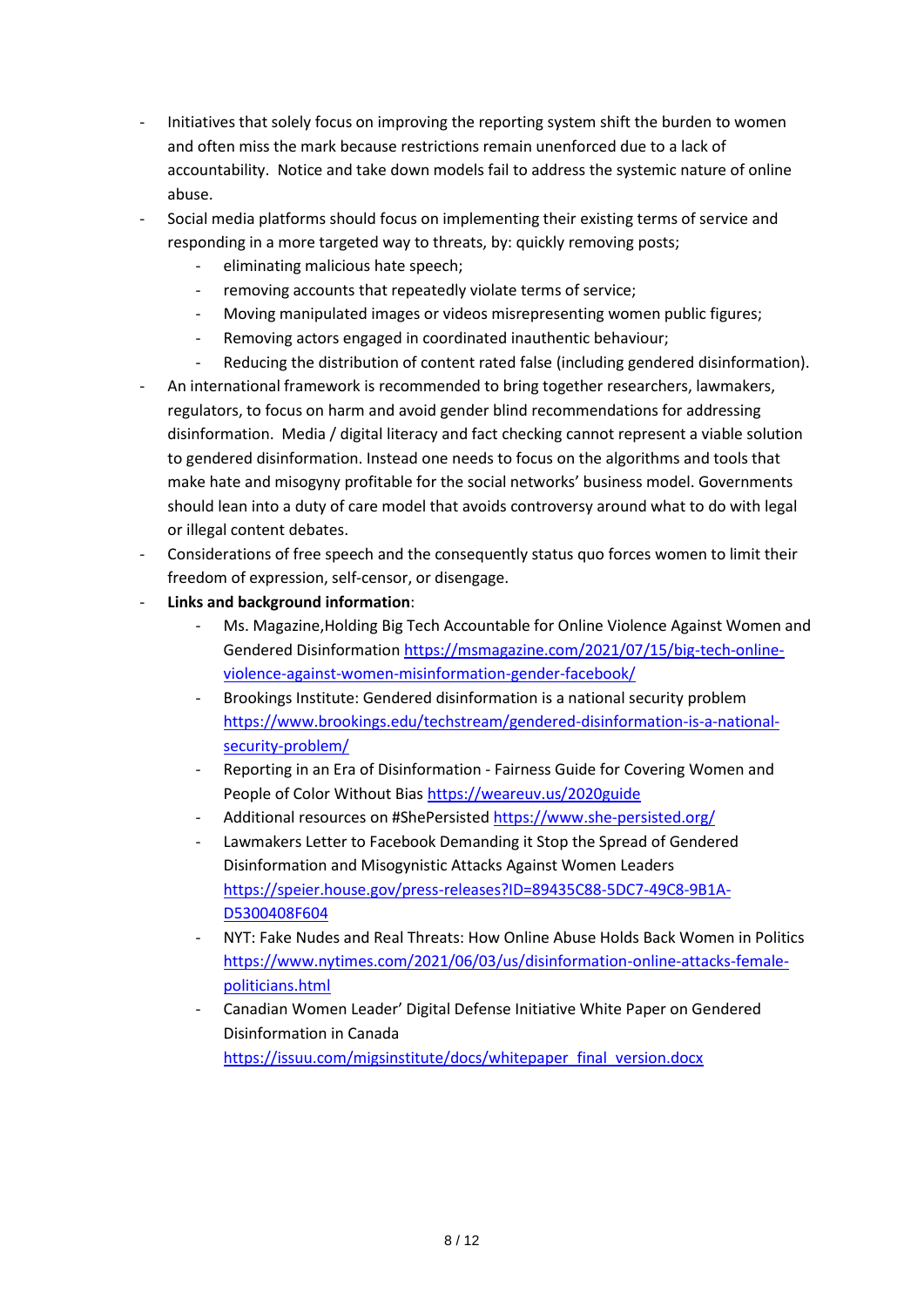## **Intersectionality of disinformation**

#### *Invited expert:*

*Maria Giovanna Sessa, , Research coordinator at EU DisinfoLab, [https://www.disinfo.eu](https://www.disinfo.eu/)*

- Disinformation has the capability to adapt to the surrounding context. (e.g. the rise in hoaxes, false and misleading news during the pandemic).
- Gendered disinformation exists at the intersection of disinformation with online violence.
- Gendered disinformation is amplified when the target belongs to a marginalized group.
- Women are addressed through a madonna-whore complex, a simplification of women who are believed to be bi-dimensional figures, either saint-like figures (e.g. mothers, caretakers, victims) or evil beings pushing a hidden agenda.
- Super spreaders of gendered disinformation can often be found in far right or extremist parties and often apply double standards.
- Also the media has a responsibility and can act in some cases as a super spreader of gendered disinformation presenting simplified narratives that blame and/or victimize women or echoing stereotypes.
- In the near future, Gendered disinformation beyond a binary conception of gender, research and conversations should also include gender non conforming identities.
- **Links and background information**: (an EU DisinfoLab piece with an exhaustive list of resources will be published next month)

#### **BPF Discussion call IV**

- How to formulate an effective response to gendered disinformation that acknowledges free speech, without giving into the argument that violent speech is free speech, and contribute to the understanding that one person's expression can be detrimental to a woman's freedom of expression?
- Free speech in the tech sector is typically interpreted in a unidirectional way.
- How campaigns are organised and how sexism works in politics, including how it is a barrier to women's participation, is not well understood.
- Media and reporting on gendered disinformation risks to do more damage when it just reports on the narratives without carrying about the discrimination and sexism involved.
- To avoid that rules and regulations only fit a white male perspective, women should be included in decisions on solutions (e.g. within big tech companies).
- Specificities in languages, regions and local cultures make a one size fits all approach ineffective.
- Platforms are typically afraid of interfering in the political discourse and requests to improve the response and reporting facilities and tools for users to gain more control remain unanswered.
- The BPF could contribute by highlight the body of evidence on gendered disinformation, raise awareness about the effects of gendered disinformation for the women targeted and society as a whole, stimulating more research, surfacing how attacks are organised and what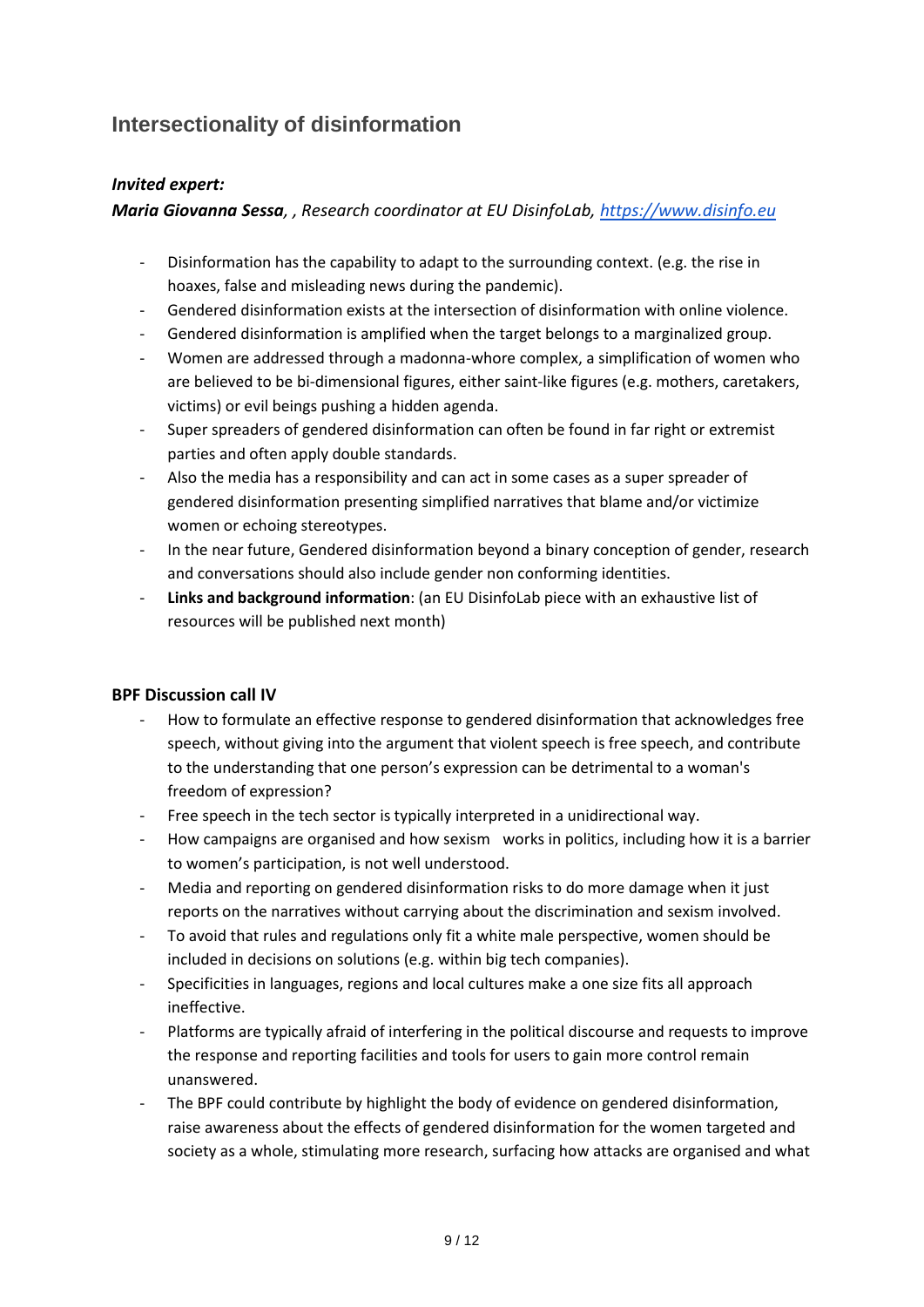tools are being used, and bring to the table the lack of enforcement of existing rules and regulations (e.g. in terms of services, moderation mechanisms).

- The self-regulating mechanism is failing.
- Platforms regulations and approaches need to move beyond the notice and take down model. A holistic approach is needed that takes into account a systematics risk assessment. Content moderation remains important, but remains often understaffed and underresourced to be able to cover different languages and cultures.
- Doxing , bullying, etc. among children and young people is an articulate problem but not much research is available.

### *Call V -* **Gendered disinformation - Impacts and potential roadmaps to solutions**

Recording[: Call V,](https://intgovforum.zoom.us/rec/share/Zj9scCzkU_16s5TgFwtFVgQapZyeqPmk8csISF7r1QbXY0bEOxjZfGtL_NXZqJOQ.emm6OTINleQshsFD?startTime=1627048692000) code 8U&tb93% , [agenda](https://www.intgovforum.org/multilingual/filedepot_download/5004/2635)

#### *Invited expert:*

*Ellen Judson, Senior Researcher at CASM , Demos,<https://demos.co.uk/research-area/casm/>*

- Working definition of gendered disinformation: Gendered disinformation is manipulated information that weaponises gendered stereotypes for political, economic or social ends.
- Gendered disinformation can be false information or based on true information that is presented in a misleading way or inauthentically amplified. Typical examples are faked or doctored content (incl. sexual images), coordinated abuse denigrating a woman's character, caricaturization and demonisation of supporters of gender equality.
- Gendered disinformation can target individuals and/or issues:
	- It can used to try to silence an individual target: with gendered narratives and gender stereotypes used as tools l to indicate that a person is not credible, not to be trusted, unfit for a public role, for office, etc.; Other aspects of people's identity (e.g. race, ethnicity, religion) may also be weaponized against those targeted by gendered disinformation campaigns.
	- It can also be used to undermine support for gender justice(women's rights, LGBT+ rights, reproductive rights, etc.): people who support these rights or are members of particular communities have gendered narratives weaponised against them to portray them as immoral, a threat, etc.
- Impacts of gendered disinformation on different audiences
	- Targets individual impact on those targeted (e.g. psychological impact, threats to their safety, unable to participate in public life)
	- Observers democratic impact (people seeing the campaign happening and adjusting their behaviour or opinion, e.g. deciding not to run for office, voters changing their opinion about a candidate, etc.)
	- Affected groups' security and human rights impact of campaigns (e.g. impact of campaigns on the situation and lives of women or LGBT people in general)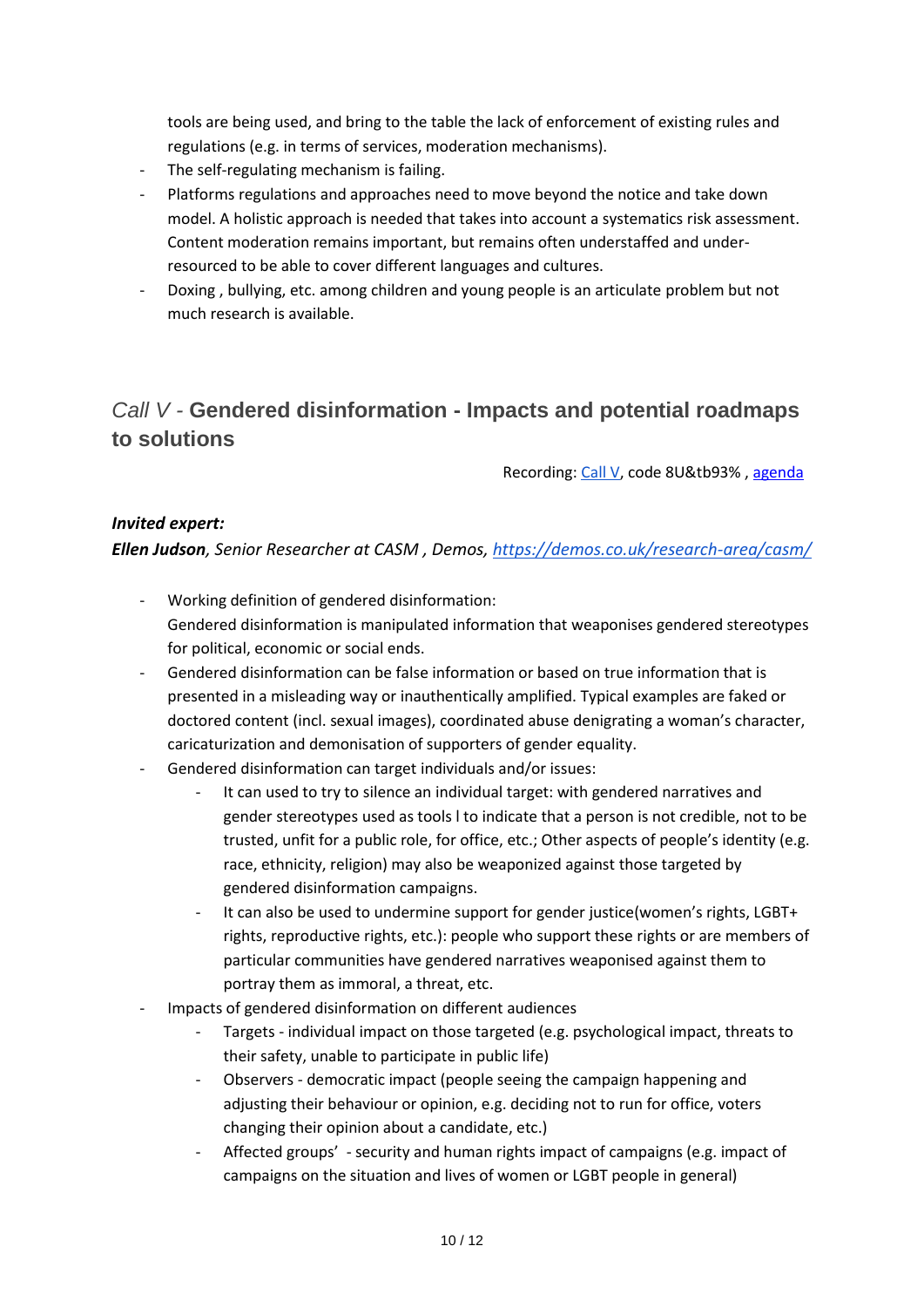- We need to not think of abuse and disinformation as totally different problems that require different sets of solutions if we are to tackle gendered disinformation:
	- Solutions to disinformation currently tend to focus on fact checking, education, literacy, etc.
	- Solutions to gender abuse currently tend to focus on putting the burden onto those targeted to protect themselves and take action against individual harassers, through greater reporting, etc.
- Choosing one set of solutions to tackle gendered disinformation cannot deliver satisfactory results. Gendered disinformation is based on emotions, values, stereotypes, rumors, etc., which can't, or can only partially, be fact-checked. Gendered disinformation campaigns are by nature systematic and pervasive and rely on scale and amplification - which makes it exhausting and impossible for people to protect themselves through individual action - and requires macro and top-down solutions.
- Challenges to tackling gendered disinformation:
	- 'Malign creativity' (Jankowicz et al.) gendered disinformation has the potential to evolve and adapt to new situations: the use of coded language and images, metaphors and analogies, which may hide the abusive and misleading character, results in messages not being picked up by algorithms and automated filtering;
	- Context dependency local embedded knowledge of the political and social context and language may be needed to identify messages that are abusive or misleading, which is currently not sufficiently invested in or utilised by major platforms
	- Legality in certain jurisdictions at least, most messages will not cross the line into illegal speech, making removal harder to justify
	- Complicity in situations where governments benefit from, or are behind, gendered disinformation campaigns, one cannot count on the government to take action.
- We need much more proactive, preventative action to change online and media environments to spaces in which gendered disinformation is less likely to arise, or be encouraged or amplified.
- Preventing, reducing, and responding to gendered disinformation require different tools and measures. When addressing gendered disinformation, one needs to be clear about which stage of the process the measures aim to tackle.
- **Links and background information**:
	- Gendered disinformation policy briefing [https://eu.boell.org/en/2021/07/09/gendered](https://eu.boell.org/en/2021/07/09/gendered-disinformation-6-reasons-why-liberal-democracies-need-respond-threat)[disinformation-6-reasons-why-liberal-democracies-need-respond-threat](https://eu.boell.org/en/2021/07/09/gendered-disinformation-6-reasons-why-liberal-democracies-need-respond-threat) .
	- Gendered disinformation: actors involved and gendered narratives used in the Philippines and Poland [https://demos.co.uk/wp-content/uploads/2020/10/Engendering-Hate-Report-](https://demos.co.uk/wp-content/uploads/2020/10/Engendering-Hate-Report-FINAL.pdf)[FINAL.pdf](https://demos.co.uk/wp-content/uploads/2020/10/Engendering-Hate-Report-FINAL.pdf)
	- On Malign Creativity (Jankowicz et al.) [https://www.wilsoncenter.org/publication/malign](https://www.wilsoncenter.org/publication/malign-creativity-how-gender-sex-and-lies-are-weaponized-against-women-online)[creativity-how-gender-sex-and-lies-are-weaponized-against-women-online](https://www.wilsoncenter.org/publication/malign-creativity-how-gender-sex-and-lies-are-weaponized-against-women-online)

#### **BPF Discussion call V**

Satirical or more trivial issues often get more attention or explode when women are involved.